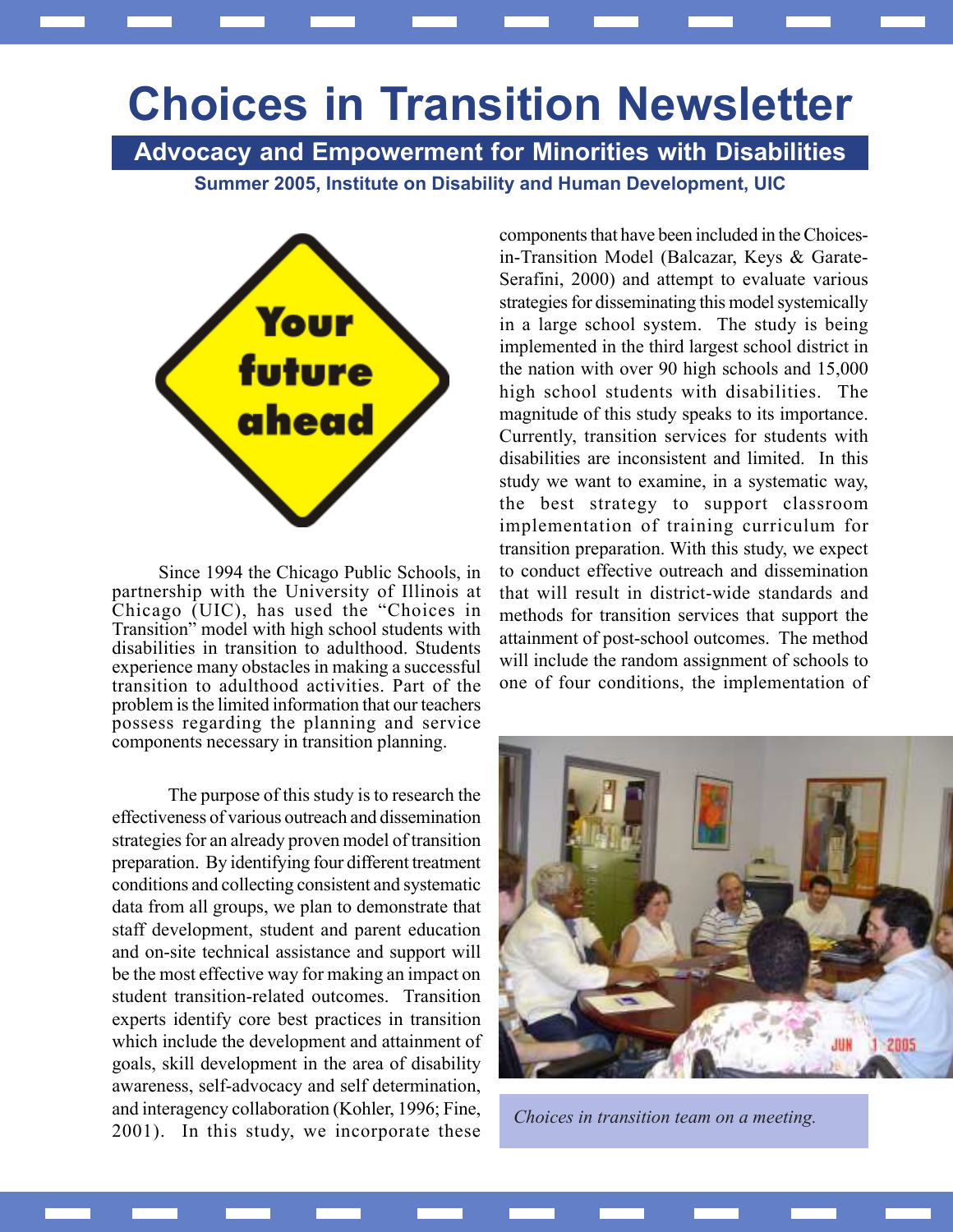various treatment conditions, and the assessment of individual student outcomes a well as knowledge levels of professionals and parents.

A sample of schools was selected for randomization. A total of 8 schools were selected for participation and schools had the opportunity to make the final decision regarding their participation. Forty eight potential schools were identified for recruitment. Project staff worked with the school district partners to present the project details and obtain school consent as well as participant consents. Once schools were enrolled, the participating teachers gave consent and facilitated the contact with the students and families. Recruitment was conducted in partnership with the CPS personnel but UIC project staff was responsible for obtaining informed consents. Printed copies of the student manual were a contribution of CPS to the project.

## Mission Statement

This program attempts to disseminate an empirically tested transition curriculum to help youth with disability prepare for careers after graduating from high school. This curriculum includes classroom activities for participating students and a teacher's guide with lesson plans. The project also attempts to empirically examine the various degrees of support that teachers require in order to implement the curriculum in their classrooms effectively. The curriculum was developed and evaluated through a 5 year research and demonstration project with the Chicago Public Schools. We also provide training for parents for their children's transition from high school to work or higher education.

Participants in the research include teachers, parents and students with disabilities. The data collected included pre and post knowledge surveys, goal attainment scaling, role-play skills assessment, observations, and records review. Individual students and parents were invited to participate in this study based on the school's assignment to each of the treatment conditions.

A needs assessment was conducted with interested LEAs through the use of a survey. A staff development in-training services was then conducted. The team then met with schools in condition two to plan for implementation. Data collection with comparison school sites has been completed. A dissemination plan is currently in the process.

The benefits from the intervention strategies include the attainment of increased knowledge for all participants, progress towards improved transition experiences for the students and parents, and improved transition plans and services for participating schools.

## Gage Park High School report by Carlos Drazen, M.A.

Ms. Lang, the teacher at Gage Park, indicated that the manual had a great many good points but she wanted more information on job searching and getting and keeping a job.

She and the students were very pleased with the program and felt that they were learning techniques that would serve them all through their life. They were anxious to go job hunting so that they could use their new interview techniques.

Finally, most of these students were waiting to graduate so that they could apply to the Office of Rehabilitation Services for job help and college help. They were told that they were not eligible until after graduation.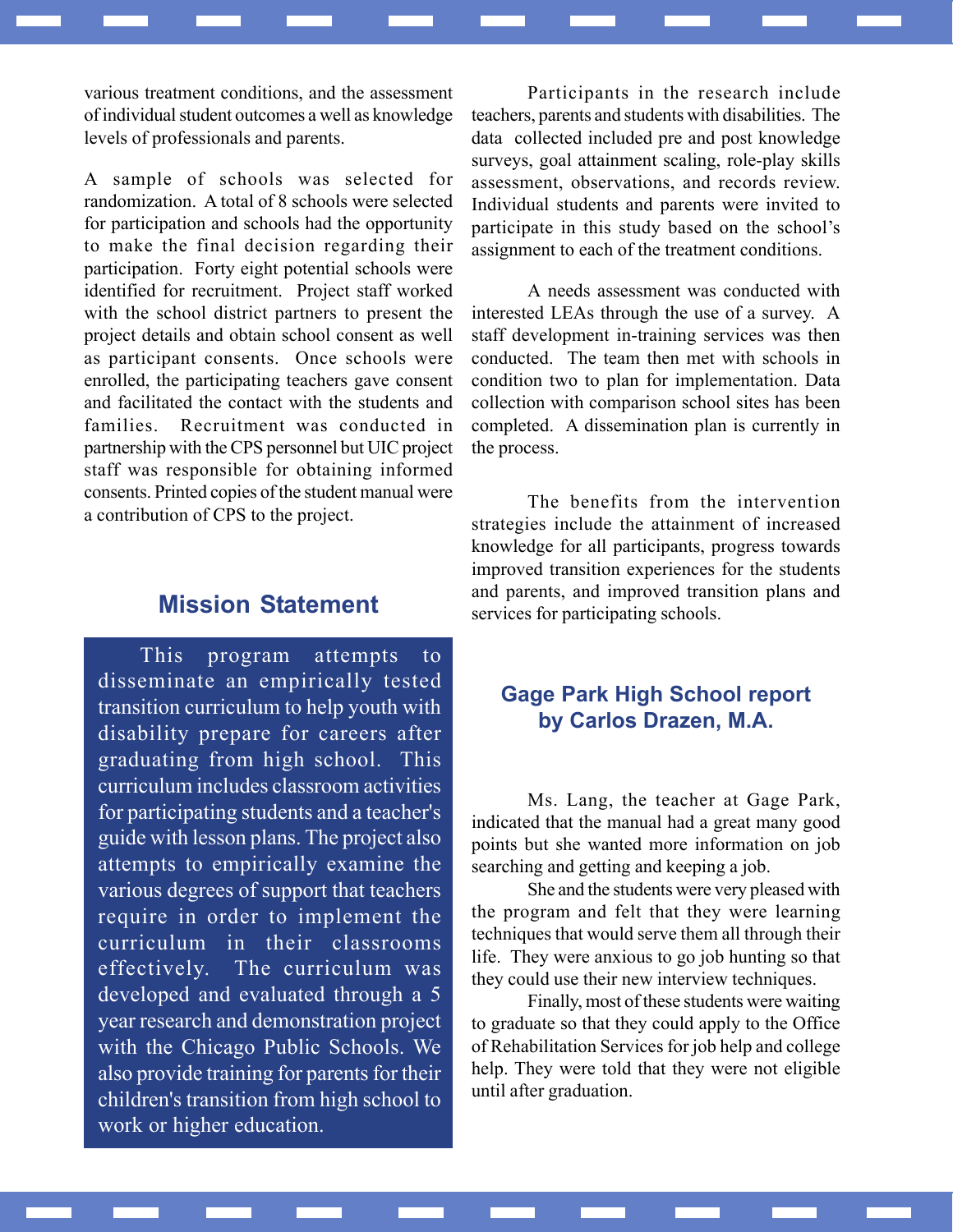## Question from Generalized Self-Efficacy survey

If I try really hard, I can always solve any tough problems.



Most of respondents answered with "Yes" (54.4%). 31.6% of students responded on this question with "Maybe"; 7.0% "Not really" and 5.3% "No way".

## Students Pre- Evaluation: Intake Interview Knowledge and Needs Related to Transition

#### Demographics:

Gender Males =  $63.3\%$ , Females =  $36.70\%$ 

Race White =  $10.2\%$ , African American =  $26.5\%$ Hispanic =  $57\%$ , Other =  $4.0\%$ 

Language spoken 42.8% Only English, 6.1% Only Spanish 49.0% Spanish and English

#### Self Perception of Disability:

Do you have a disability?  $Yes = 32.7\%, No = 53.1\%$ , No answer = 14.3%

#### Job Interests and Situation

Not working population 47% (of the 52% who are not working) want a part-time job 5.2% are not interested in working

Working Population 48% work part-time, 52% are not working

Do you want a job within the next year?  $YES = 91.3 %$ ,  $NO = 8.7%$ 

To view the full assessment reported to our sponsor, please visit our website: www.uic.edu/orgs/ empower

## Resources:

Balcazar, F.E., Garate, J. T. & Cantu, C. (2004). Choices in Transition: Student's Guide Department of Disability and Human Development, Chicago IL

Balcazar, F.E., Cantu, C., Melo, X. & Garate, J.T. (2004) Choices in Transition: Teacher's Guide. Department of Disability and Human Development, Chicago IL

> Download a copy at the web site: www.uic.edu/orgs/empower

### Contact Information:

 312-413-4966 (Voice) 312-413-1804 (Fax) 312-413-0453 (TDD) Website: www.uic.edu/orgs/empower

Project Funded by: The U.S. Department of Education Office of Special Education & Rehabilitative Services (OSERS)